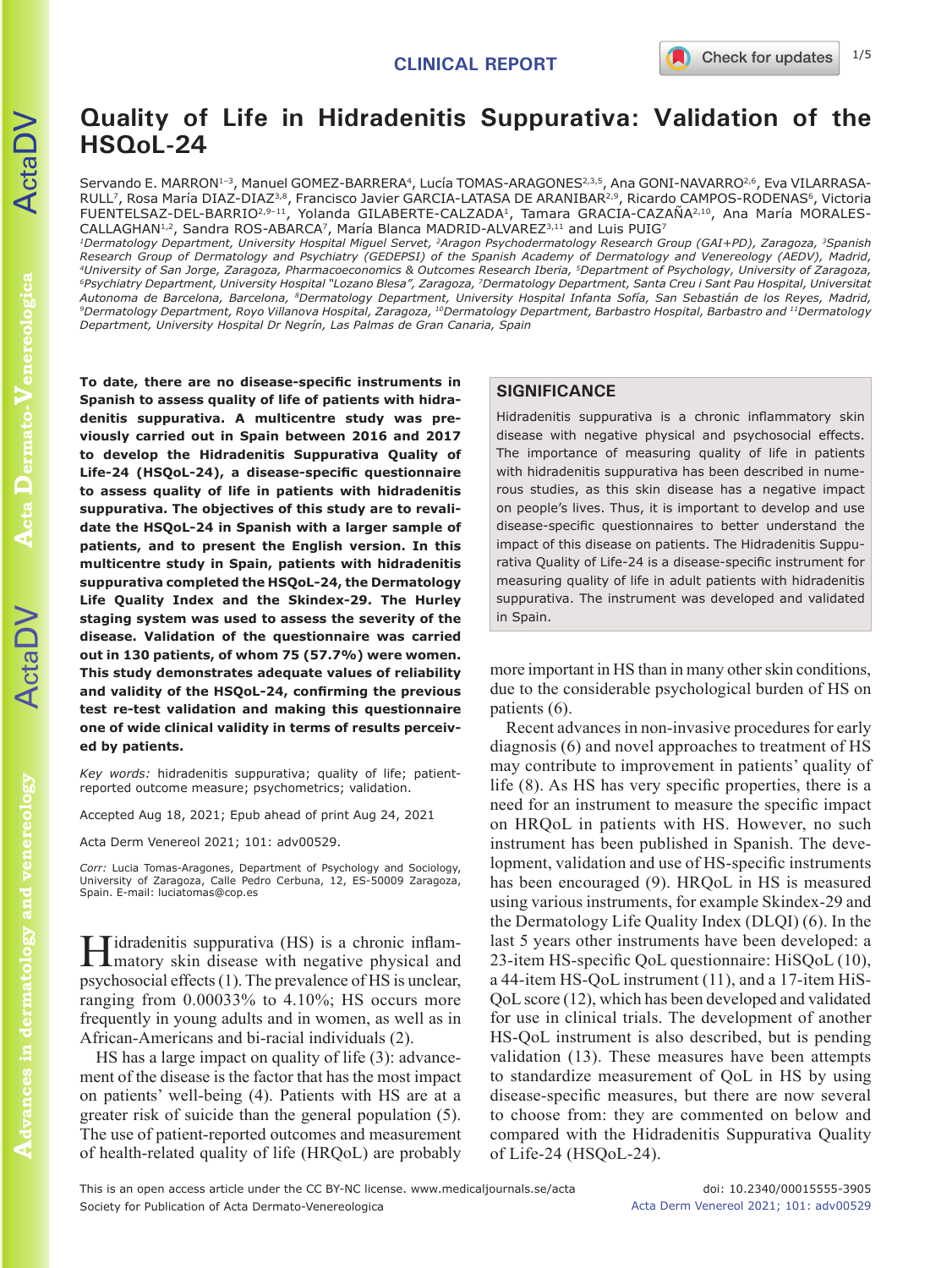The HSQoL-24 (14) is a disease-specific instrument for measuring quality of life in adult patients with HS. It is a Spanish self-administered questionnaire that evaluates 6 domains: psychosocial, economic, occupational, relationships, personal, and clinical. The development and initial validation of the instrument, involving 30 patients, was published previously (14). It was shown to have good psychometric properties: internal consistency, reproducibility, construct and content validity, feasibility and sensitivity to change. However, the sample of 30 patients in the original study was small, and the confidence in these results is therefore rather low. There is a strong need to repeat this work with a larger sample.

The aims of the current study are to revalidate the psychometric properties of the Spanish HSQoL-24 with a with a larger sample of patients, and to perform a cross-cultural adaptation of the instrument into the English language.

#### **MATERIALS AND METHODS**

In this multicentre study, consecutive patients with a diagnosis of HS were informed about the study. Patients who were willing to participate were asked to provide written informed consent. Inclusion criteria required patients to be over 18 years of age with a diagnosis of HS confirmed by a dermatologist, and to be capable of completing the questionnaires in Spanish. Patients completed the HSQoL-24, the DLQI (15) and the Skindex-29 (16). The Hurley staging system was used to assess the severity of the disease.

The study (PI16/020) was approved by the Clinical Research Ethics Committee of Aragon (CEICA) on 10 February 2016 and by the corresponding committees in the other participating hospitals. Patients were recruited at the following hospitals: University Hospital Miguel Servet (Zaragoza), Royo Villanova Hospital (Zaragoza), Barbastro Hospital (Huesca), Infanta Sofia Hospital (Madrid), Santa Creu i Sant Pau Hospital (Barcelona), and Doctor Negrín Hospital (Las Palmas de Gran Canaria).

To perform transcultural adaptation of HSQoL-24 to English, the published norms in the literature were followed (17, 18). The method involved translation and back-translation in the following stages: translation of the original Spanish questionnaire into English by a bilingual translator (native language, English) and backtranslation of the English version into Spanish by another bilingual translator (native language, peninsular Spanish) for review by the authors of the original Spanish questionnaire.

#### **Table I. Regression models**

| Comparison              | Model test $(R^2)$                      |
|-------------------------|-----------------------------------------|
| HSOoL-24 and DLOI       | HSQoL-24=0.5518*DLQI+28.289 (0.486)     |
| HSQoL-24 and Skindex-29 | HSQoL-24=0.7317*Skindex+16.289 (0.7156) |

HSQoL-24: Hidradenitis Suppurativa-Quality of Life Tool-24; DLQI: Dermatology Life Quality Index.

During the cross-cultural adaptation process, it was found necessary to reorder the HSQoL-24 items consecutively according to 6 domains: psychosocial, economic, occupational, relationships, personal, and clinical. Clearer instructions for its use, completion and interpretation were also written in order to facilitate the use of HSQoL-24 in Spanish and English.

The HSQoL-24 questionnaire has 24 items, each with 5 possible answers (see Appendix  $S1<sup>1</sup>$ ). It is user-friendly and takes approximately 10 min to complete. The document providing information and instructions for use is shown in [Appendix S2](https://www.medicaljournals.se/acta/content/abstract/10.2340/00015555-3905)1 .

#### **RESULTS**

Validation of the questionnaire was carried out in a sample of 130 patients; 55 (42.3%) men and 75 (57.7%) women. The mean  $age \pm standard deviation (SD)$  was  $37.3 \pm 11.8$  years, with 42 patients (32.3%) under 30 years, 55 (42.3%) between 31 and 45 years and 33  $(25.4\%)$  over 45 years. A total of 33 patients  $(25.4\%)$ were at Hurley system Stage I severity, 62 patients  $(47.7%)$  stage II, and 35 (26.9%) stage III. Thirty-eight patients (29.2%) had had the condition for  $\leq$  5 years, 17 (13.1%) between 5 and 10 years, and 75 (57.7%) for at least 10 years: overall, patients had had the condition for a mean of  $14.1 \pm 11.0$  years.

## *Reliability*

The internal consistency (Cronbach's  $\alpha$ ) was 0.866. The Cronbach's  $\alpha$  value was also measured assuming the elimination of various questions to analyse their relevance, obtaining a minimum value of 0.854 when questions 8 (children) or 13 (cost) were eliminated, and a maximum value of 0.878 when question 18 (planned activities)





**Acta** 

**Venereologica**

**Dermato-**

ActaDV

<sup>1</sup>https://www.medicaljournals.se/acta/content/abstract/10.2340/00015555-3905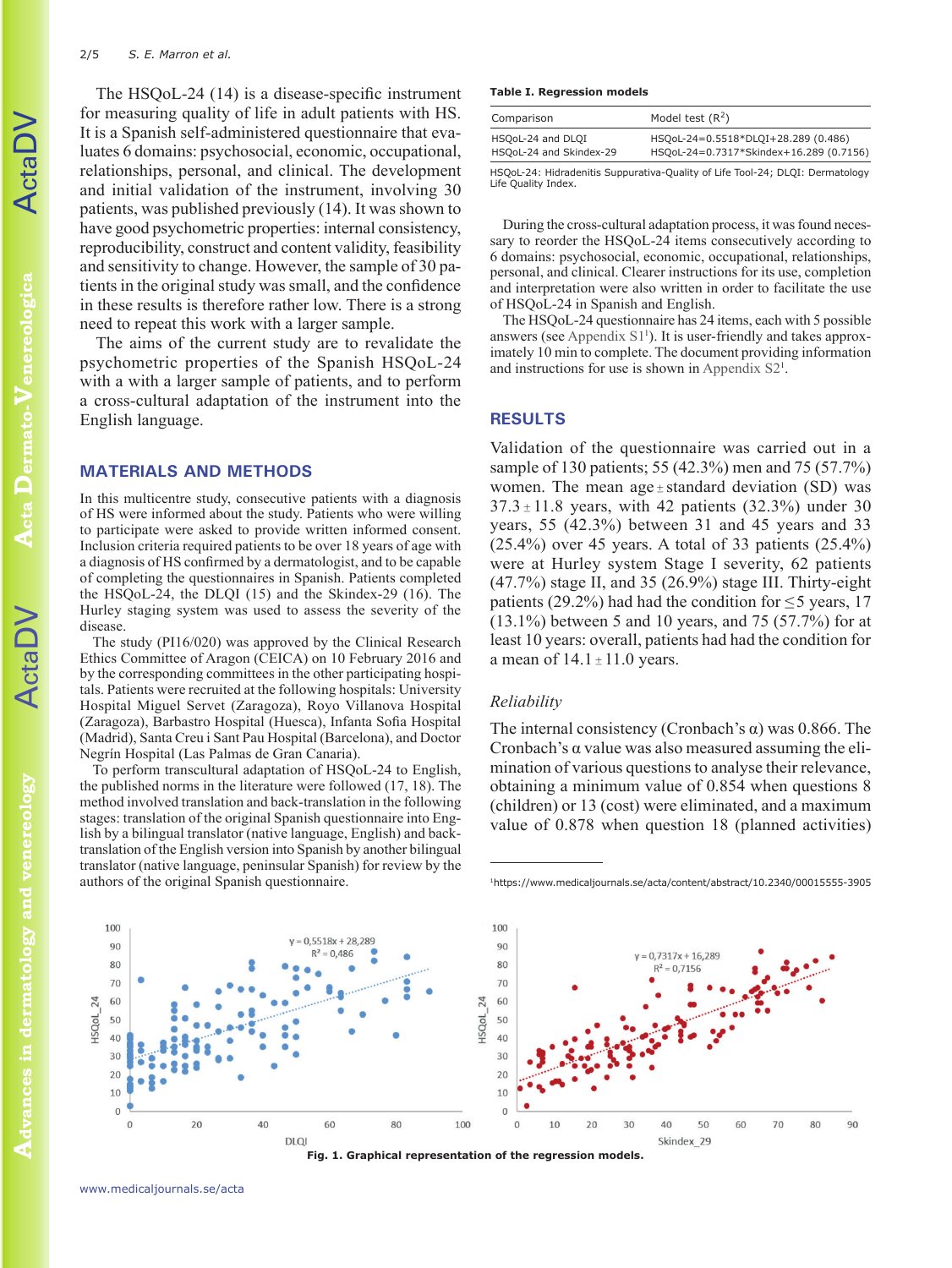**Table II. Values of Hidradenitis Suppurativa-Quality of Life Tool-24 (HSQoL-24) in Skindex-29 categories**

|                         | HSQoL-24 value |                   |           |  |
|-------------------------|----------------|-------------------|-----------|--|
| Category                | Cases          | $Mean + SD$       | Range     |  |
| No effect $(0-24)$      | 33             | $28.12 \pm 10.07$ | $47 - 3$  |  |
| Mild effect (25-31)     | 14             | $33.93 + 8.82$    | $51 - 19$ |  |
| Moderate effect (32-43) | 14             | $44.93 + 12.26$   | $72 - 31$ |  |
| Severe effect $(≥44)$   | 45             | $62.16 \pm 13.96$ | $88 - 35$ |  |

SD: standard deviation.

was eliminated. The Cronbach  $\alpha$  value is considered adequate and indicates a good internal consistency that is maintained even when some of the items are eliminated.

#### *Validity analysis*

*Correlation and regression analysis*. Construct validity was assessed using a correlation and regression analysis with DLQI and Skindex-29. Correlation with DLQI 0.690 (*p*<0.001) and Skindex-29 0.869 (*p*<0.001). High values of the correlation coefficients and an adequate equivalence to the validated questionnaires indicate an adequate validity.

The results of the regression between the questionnaires, considering the HSQoL-24 score as the dependent variable, are shown in **Table I** and **Fig. 1**.

The analysis suggests that DLQI makes it possible to predict 48.6% of the value of variance in HSQoL-24; Skindex-29 shows a greater fit for the model, accounting for 71.5% of the variance in HSQoL-24.

*Cut-off points*. The cut-off points were calculated by comparing the categories of the Skindex-29 with those of the HSQoL-29, because Skindex-29 yielded the highest correlation and regression values. **Table II** shows the results of the descriptive study of the HSQoL-24 value in the different categories of Skindex-29.

Receiver operating characteristic (ROC) curve analysis showed that values of between 0 and 32 in HSQoL-24 correspond to patients in whom HRQoL is not affected, with a sensitivity of 0.878 and a specificity of 0.636. The area under the curve (AUC) was 0.897 (95% confidence **Table III. Cut-off points and effect on patient's quality of life in Hidradenitis Suppurativa-Quality of Life Tool-24 (HSQoL-24)**

| Effect on patient's quality of life |  |
|-------------------------------------|--|
|                                     |  |
|                                     |  |
|                                     |  |
|                                     |  |
|                                     |  |

SD: standard deviation.

interval (95% CI) 0.839–0.954). The separation between the categories mild and moderate was suggested at a cut-off point of 37, with a sensitivity of 0.645 and specificity 0.714 and AUC 0.712 (95% CI 0.602–0.822). For patients whose HRQoL was severely affected, the cut-off point of the proposed curve was 43, with a sensitivity of 0.881 and a specificity of 0.800. The AUC was 0.942 (95% CI 0.900–0.984) (**Fig. 2**).

The cut-off scores to interpret the effect on patients' quality of life are shown in **Table III**.

#### **DISCUSSION**

In recent years, the development of new drugs for the treatment of HS has promoted efforts to develop disease-specific questionnaires to measure quality of life of patients with HS. Generic QoL instruments can underestimate the severity of the impact of the disease on patients' lives (8).

This paper analyses the characteristics of the HSQoL-24 questionnaire as a predictor of HRQoL in patients with HS. It is a 24-item HS-specific QoL instrument with a 4-week recall period. The questionnaire has already passed a preliminary validation of test re-test reliability in 30 patients with a  $30 \pm 10$  days interval between assessments. The revalidation of other validation aspects presented here was performed with 130 patients, but test-retest was not validated and this point could be a limitation of the study. However, the strong results achieved in the preliminary phase concerning the validity of all domains should be taken into consideration (14). This validation of the main topics of the questionnaire



Acta Derm Venereol 2021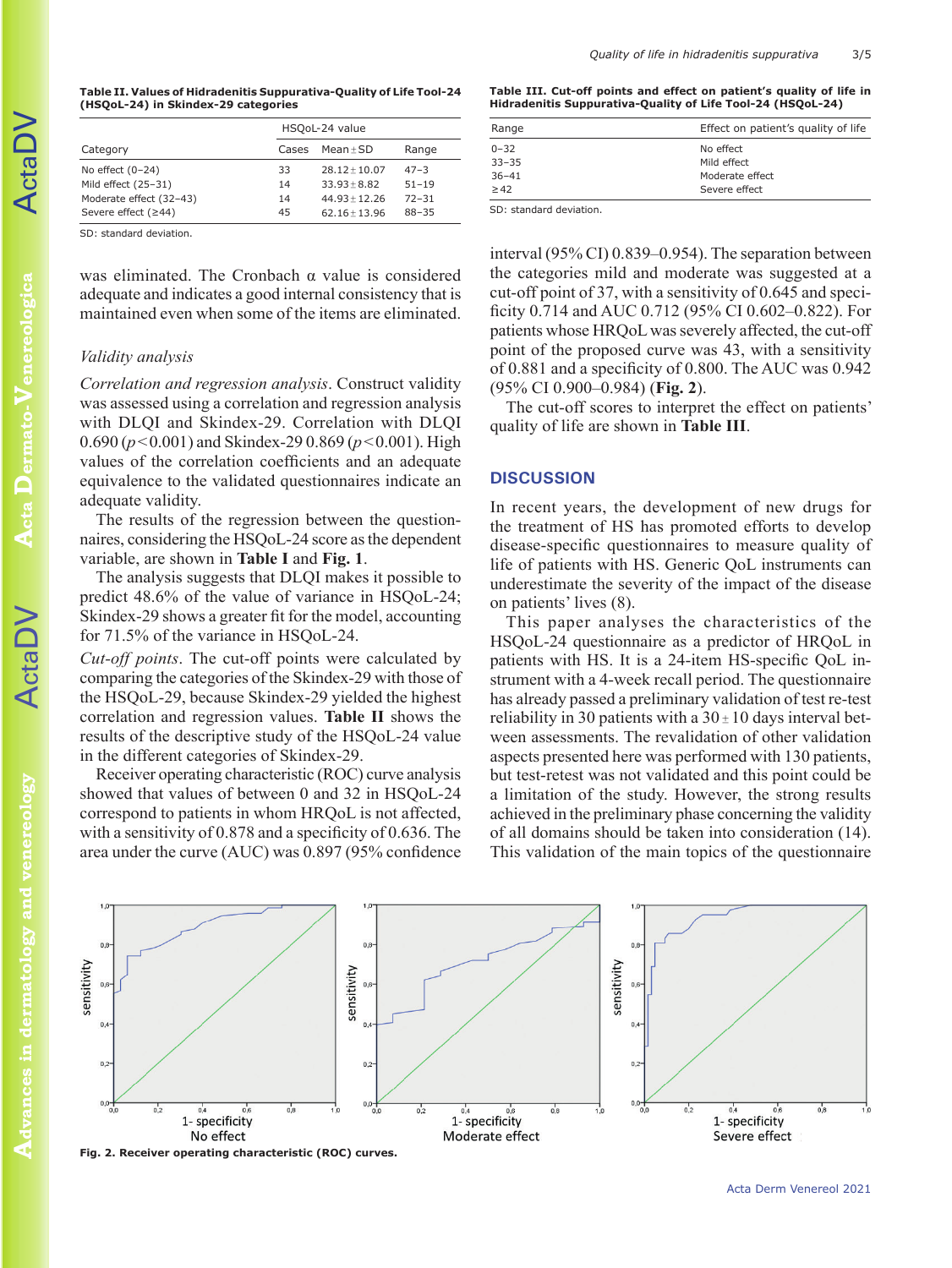was considered necessary before using the questionnaire more widely  $(19)$ .

The importance of measuring quality of life in patients with HS has been described in numerous studies (20–22), as this skin disease has a negative impact on people's lives due to its chronicity, recurrence, impact on body image and sexual health, pain, and odour, among other impacts (20).

The psychometric properties analysed in this study are reliability, validity and prognostic capacity. Reliability was measured as internal consistency with the Cronbach a statistic. The HSQoL-24 results give a value of 0.866, which indicates excellent internal consistency, which is maintained even when one of the items is eliminated. Similar values were located by McLellan et al. (11), who presented  $\alpha$  values of 0.955 in physical function and 0.900 in the domain of symptoms and 0.88 in physical function in the Hidradenitis Suppurativa Quality of Life score, which are similar to our values. In the preliminary validation of the HSQoL-24, the values of Cronbach  $\alpha$ statistic were similar; 0.92 in test and 0.92 in retest (14).

The construct validity was verified by correlation and regression analysis with the DLQI and Skindex-29. The high values of the correlation coefficients and the appropriate fit of regression models indicated adequate validity, presenting a higher correlation  $(r=0.869 \text{ vs }$  $r=0.690$ ) and better regression adjustment ( $R^2=0.7156$ ) vs  $R^2$ =0.486) with the Skindex-29 vs DLQI. Similar results were found in the preliminary validation with correlation values close to 0.9 with Skindex-29 and 0.7 with the DLQI (14). These values of correlation or determination coefficients are higher than those of other questionnaires used in dermatology in Spain, such as the PSO-LIFE questionnaire in psoriasis, which presented correlation values between 0.4 and 0.8 (23), and similar to the values found in other studies  $(r=0.90)$  (12) although the HSQoL-24 has a better fit with the Skindex. These results indicate that the HSQoL-24 can be considered to have adequate construct validity.

The values of the HSQoL-24 cut-off points presented an adequate sensitivity and specificity for the detection of the categories of patients, with no impact on their HRQoL (0.878 and 0.636, respectively), patients with severe impact (0.881 and 0.800) and mild and moderate impact (0.645 and 0.714). These values were similar to those reported by other authors in other questionnaires used in HS or in dermatology (24, 25).

In conclusion, analysis of the psychometric properties of HSQoL-24 in this further validation study demonstrated adequate values of reliability and validity, adding to the previous test-retest validation and consolidating this questionnaire as a valid tool for wide clinical use.

#### **ACKNOWLEDGEMENT**

The authors would like to thank the patients who made this study possible.

*Disclosure statement.* SEM is copyright owner of HSQoL-24. EVR reports grants, personal fees, non-financial support and other from Abbvie, Almirall, Amgen, Boehringer, Celgene, Janssen-Cilag, Leo Pharma, Lilly, MSD-Schering-Plough, Novartis, Pfizer and UCB, outside the submitted work. TGC reports personal fees from Lilly and Novartis, outside the submitted work. LP reports grants and personal fees from AbbVie, Almirall, Amgen, Boehringer Ingelheim, Celgene, Janssen, Leo-Pharma, Lilly, Novartis, Pfizer, Regeneron, Roche, Sanofi, and UCB, personal fees from Baxalta, Biogen, Fresenius-Kabi, JS Biocad, Mylan, Sandoz, Samsung-Bioepis, and Bristol Myers Squibb, outside the submitted work. The other authors have no conflicts of interest to declare.

### **REFERENCES**

- 1. Dalgard FJ, Gieler U, Tomas-Aragones L, Lien L, Poot F, Jemec G, et al. The psychological burden of skin diseases: a cross-sectional multicenter study among dermatological outpatients in 13 European countries. J Invest Dermatol 2015; 135: 984–991.
- 2. Goldburg SR, Strober BE, Payette MJ. Hidradenitis suppurativa. Epidemiology, clinical presentation, and pathogenesis. J Am Acad Dermatol 2020; 82: 1045–1058.
- 3. Von der Werth JM, Jemec GB. Morbidity in patients with hidradenitis suppurativa. Br J Dermatol 2001; 144: 809–813.
- 4. Matusiak L, Bieniek A, Szepietowski JC. Psychophysical aspects of hidradenitis suppurativa. Acta Derm Venereol 2010; 90: 264–268.
- 5. Thorlacius L, Cohen AD, Gislason GH, Jemec G, Egeberg A. Increased suicide risk in patients with hidradenitis suppurativa. J Invest Dermatol 2018; 138: 52–57.
- 6. Martorell A, Garcia-Martínez FJ, Jimenez-Gallo D, Pascual JC, Pereyra-Rodríguez J, Salgado L, et al. An update on hidradenitis suppurativa (Part I): epidemiology, clinical aspects, and definition of disease severity. Actas Dermosifiliogr 2015; 106: 703–715.
- 7. Martorell A, Garcia FJ, Jimenez-Gallo D, Pascual JC, Pereyra-Rodríguez J, Salgado L, et al. et al. Update on hidradenitis suppurative (Part II): treatment. Actas Dermosifiliogr 2015; 106: 716–724.
- 8. Chernyshov PV, Zouboulis CC, Tomas-Aragones L, Jemec G, Svensson A, Manolache L, et al. Quality of life measurement in hidradenitis suppurativa: position statement of the European Academy of Dermatology and Venereology task forces on Quality of Life and Patient-Oriented Outcomes and Acne, Rosacea and Hidradenitis Suppurativa. J Eur Acad Dermatol Venereol 2019; 33: 1633–1643.
- 9. Mac Mahon J, Kirthi S, Byrne N, O'Gradyet N, Tobin AM. An update on health-related quality of life and patient-reported outcomes in hidradenitis suppurativa. Patient Relat Outcome Meas 2020; 11: 21–26.
- 10. Thorlacius L, Esmann S, Miller I, Miller I, Vinding G, Jemec G. Development of HiSQOL: a hidradenitis suppurativa-specific quality of life instrument. Ski Appendage Disord 2019; 5: 221–229.
- 11. McLellan C, Sisic M, Oon HH, Tan J. Preliminary validation of the HS-QoL: a quality-of-life measure for hidradenitis suppurativa. J Cutan Med Surg 2018; 22: 142–146.
- 12. Kirby JS, Thorlacius L, Villumsen B, Ingram JR, Garg A, Christensen KB, et al. The Hidradenitis Suppurativa Quality of Life (HiSQOL) score: development and validation of a measure for clinical trials. Br J Dermatol 2020; 183: 340–348.
- 13. Sisic M, Kirby JS, Boyal S, Plant L, Mc Lellan Ch, Tan J. Development of a quality-of-life measure for hidradenitis suppurativa. J Cutan Med Surg 2017; 21: 152–155.
- 14. Marron SE, Gomez-Barrera M, Tomas-Aragones L, Díaz Díaz RM, Vilarrasa Rull E, Madrid Álvarez MB, Puig L. Development and preliminary validation of the HSQoL-24 tool to assess quality of life in patients with hidradenitis suppurativa. Actas Dermosifiliogr 2019; 110: 554–560.
- 15. Finlay AY, Khan GK. Dermatology life quality index (DLQI) a simple practical measure for routine clinical use. Clin Exp